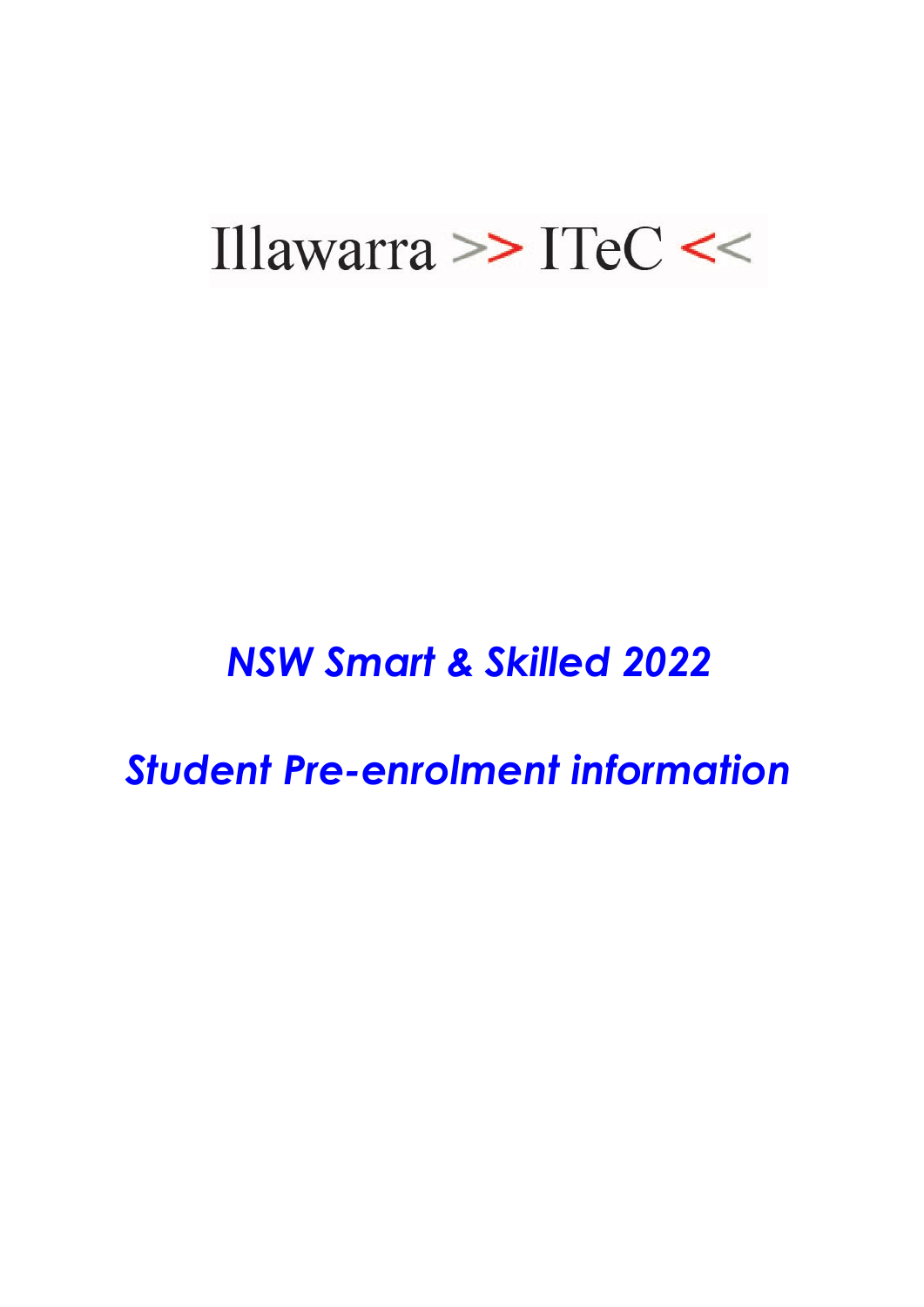

## **TABLE OF CONTENTS**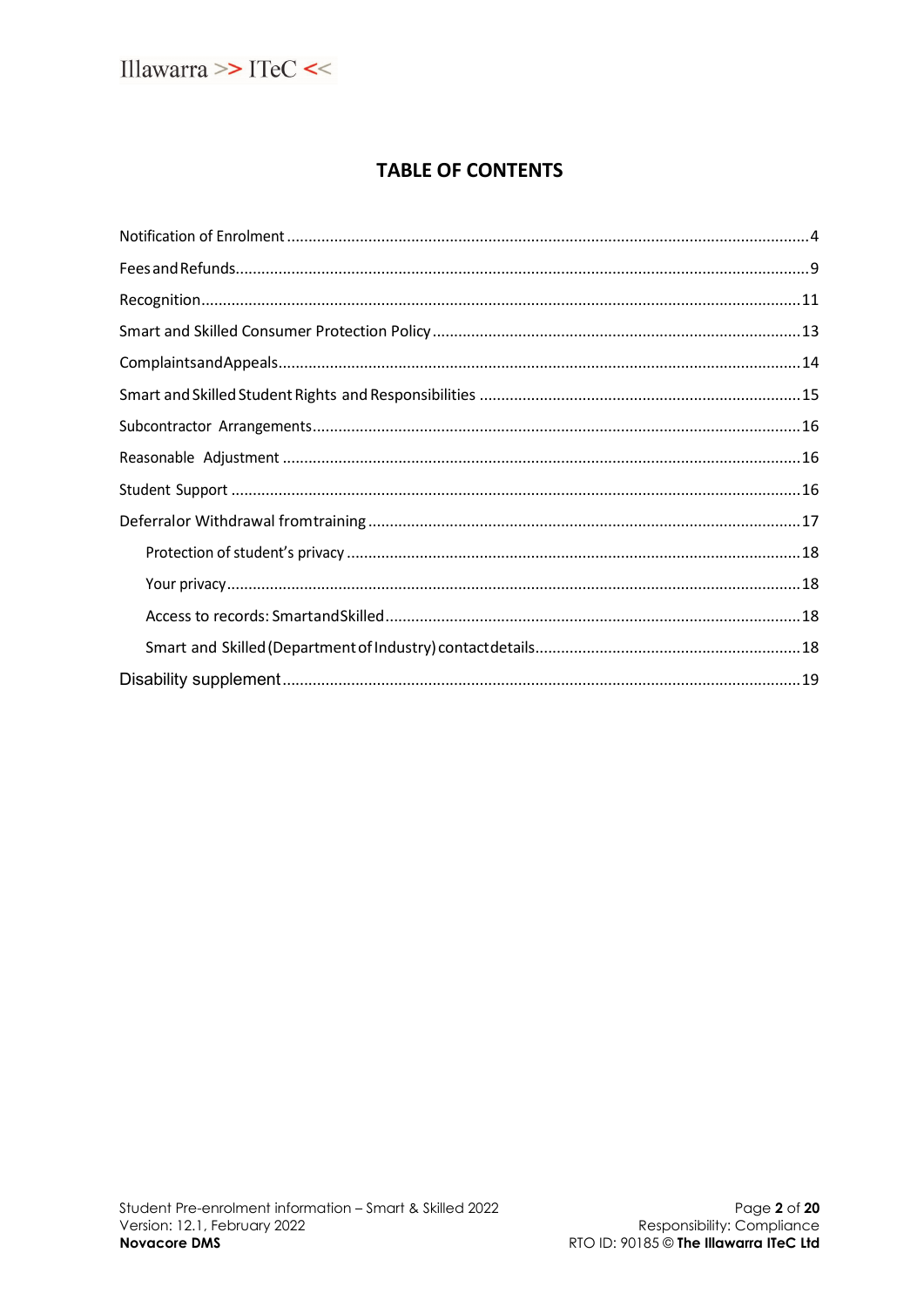## <span id="page-2-0"></span>**Notification of Enrolment**

- 1. **Supply pre-enrolment information:** Prior to enrolment you will be provided with the information listed below. Detailed information is included on later pages of this guide.
	- Recognition of Prior Learning and Credit Transfer information
	- − Consumer protection information
	- − Subcontractor information (if relevant)
	- − Procedures required if you want to defer or discontinue training
	- − Student Support
	- − Contact details for any support services provided
	- − The fees chargeable
	- − Information about the Course you are enrolling in
	- − Your rights and Responsibilities
	- − Information about obtaining a USI
- 2. **Check eligibility:** We will check your eligibility for the program. You can also check out your eligibility on the Eligibility Checker on the Smart [and Skilled](https://smartandskilled.nsw.gov.au/are-you-eligible) website, this will also give you an indication of the student fee that you will have to pay to enrol in your chosen course. (Refer to the Fees and Refund section below for more information on Student Fees, Concessions and Exemptions).

| To be eligible for a Smart and Skilled funded place you must meet the following eligibility<br>requirements: |                                                                                                       |  |
|--------------------------------------------------------------------------------------------------------------|-------------------------------------------------------------------------------------------------------|--|
| <b>Type of training</b>                                                                                      | Eligibility criteria                                                                                  |  |
| For all Smart and Skilled Courses                                                                            | Australian citizen, permanent resident, humanitarian visa<br>٠<br>holder, or New Zealand citizen, and |  |
|                                                                                                              | aged 15 years or older, and                                                                           |  |
|                                                                                                              | left school, and<br>٠                                                                                 |  |
|                                                                                                              | live or work in New South Wales (or a defined NSW<br>٠<br>border), or                                 |  |
|                                                                                                              | registered as a NSW Apprentice or New Entrant Trainee                                                 |  |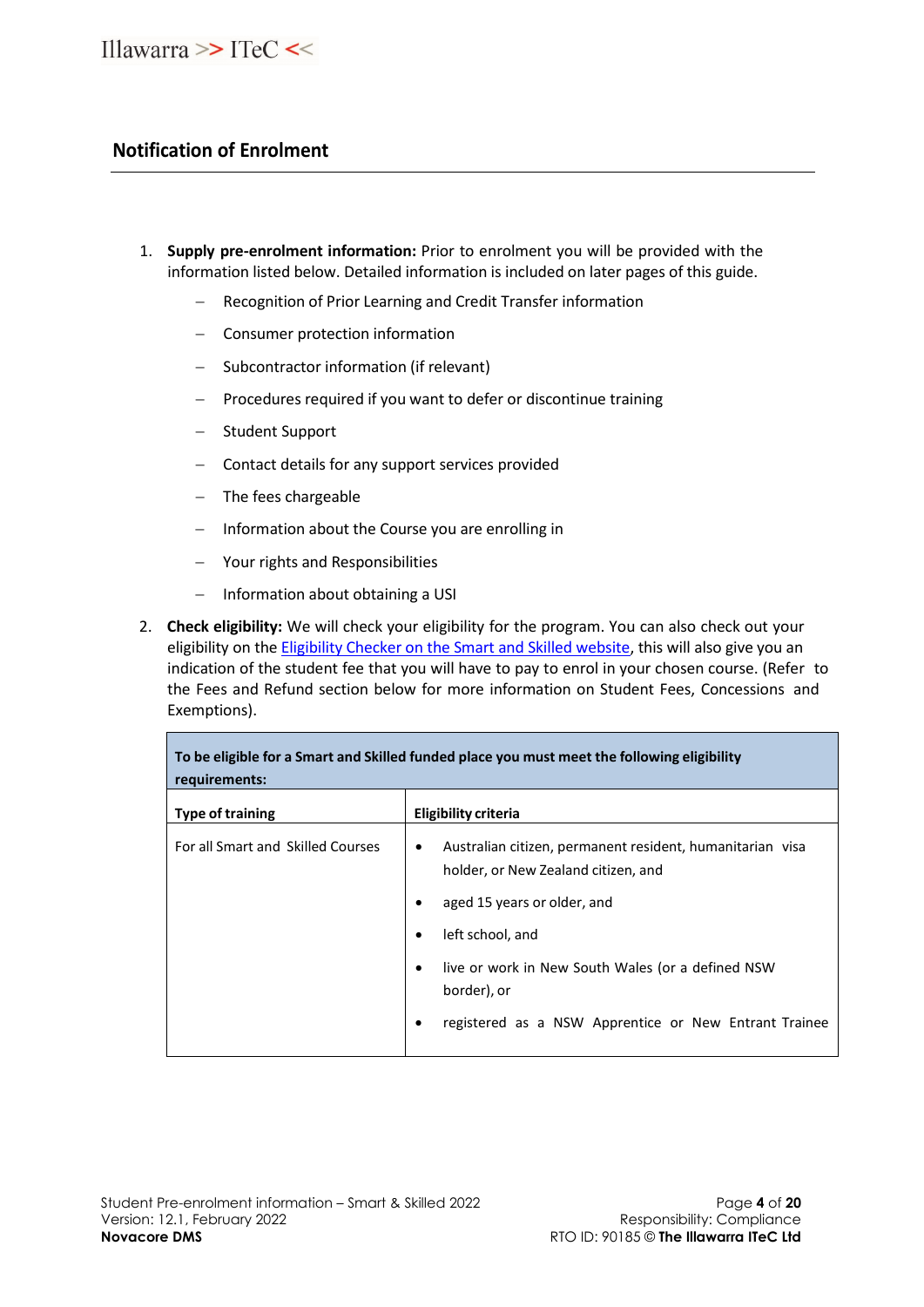## Illawarra >> ITeC <<

3. **Proof of eligibility:** You will be asked to provide proof of eligibility and sign statements; the table below outlines the type of evidence that is acceptable. You will be required to provide this information and sign declarations when you complete Illawarra ITeC's **Course Application Form**.

|    | <b>Eligibility Requirement</b>                                                               | <b>Evidence Required</b>                                                                                                                                                                                                                                                                                                                                                                                                                                                                                                                             |
|----|----------------------------------------------------------------------------------------------|------------------------------------------------------------------------------------------------------------------------------------------------------------------------------------------------------------------------------------------------------------------------------------------------------------------------------------------------------------------------------------------------------------------------------------------------------------------------------------------------------------------------------------------------------|
| 1. | Proof of Identity                                                                            | USI - validity checked with Office of USI Registrar                                                                                                                                                                                                                                                                                                                                                                                                                                                                                                  |
| 2. | Living or working in NSW                                                                     | Living in NSW:<br>Any Commonwealth or NSW Government issued<br>document providing evidence of living location, or<br>If the student does not live in NSW but is working in NSW:<br>Employer-issued document confirming employment in NSW.                                                                                                                                                                                                                                                                                                            |
| 3. | Citizenship: Australian citizen, New<br>Zealand citizen and permanent<br>Australian resident | Australian citizen:<br>· Australian birth certificate; or<br>· Australian Passport; or<br>• Certificate of Australian Citizenship (Naturalisation Certificate); or<br>· Green Medicare Card.<br>New Zealand citizen:<br>. New Zealand birth certificate; or<br>• New Zealand Passport; or<br>· Green Medicare Card.<br>Permanent Australian resident:<br>• a Certificate of Evidence of Resident Status (CERS), which<br>confirms status as an Australian permanent resident; or<br>· use the Department of Immigration and Border Protection's Visa |
|    |                                                                                              | Entitlement Verification Online (VEVO) facility to confirm status as<br>Australian permanent resident and check passport; or<br>• Green Medicare Card.                                                                                                                                                                                                                                                                                                                                                                                               |
| 4. | Humanitarian visa holder (Refugee or<br>asylum seeker)                                       | · Relevant visa documentation; or<br>• ImmiCard (where appropriate)                                                                                                                                                                                                                                                                                                                                                                                                                                                                                  |
|    |                                                                                              | If the student holds a Bridging Visa, the student must provide a<br>document from the Department of Immigration and Border<br>Protection acknowledging that the bridging visa is linked to an<br>application for a humanitarian visa.                                                                                                                                                                                                                                                                                                                |
| 5. | Home schooled students                                                                       | • Copy of current certificate of home-schooling registration, which<br>clearly indicates the period of time for which the student will be<br>home schooled                                                                                                                                                                                                                                                                                                                                                                                           |
| 6. | Date of birth                                                                                | Valid USI check and participant signature (completed by the<br>Department)                                                                                                                                                                                                                                                                                                                                                                                                                                                                           |
| 7. | If registered as a NSW apprentice<br>or new entrant trainee                                  | Training contract identifier (TCID) - Department System check<br>against Training Contract details stored in State Training Service<br>database                                                                                                                                                                                                                                                                                                                                                                                                      |
| 8. | <b>Previous Qualification</b>                                                                | Department's system may check against<br>Smart and Skilled records and/or USI<br>academic transcript records                                                                                                                                                                                                                                                                                                                                                                                                                                         |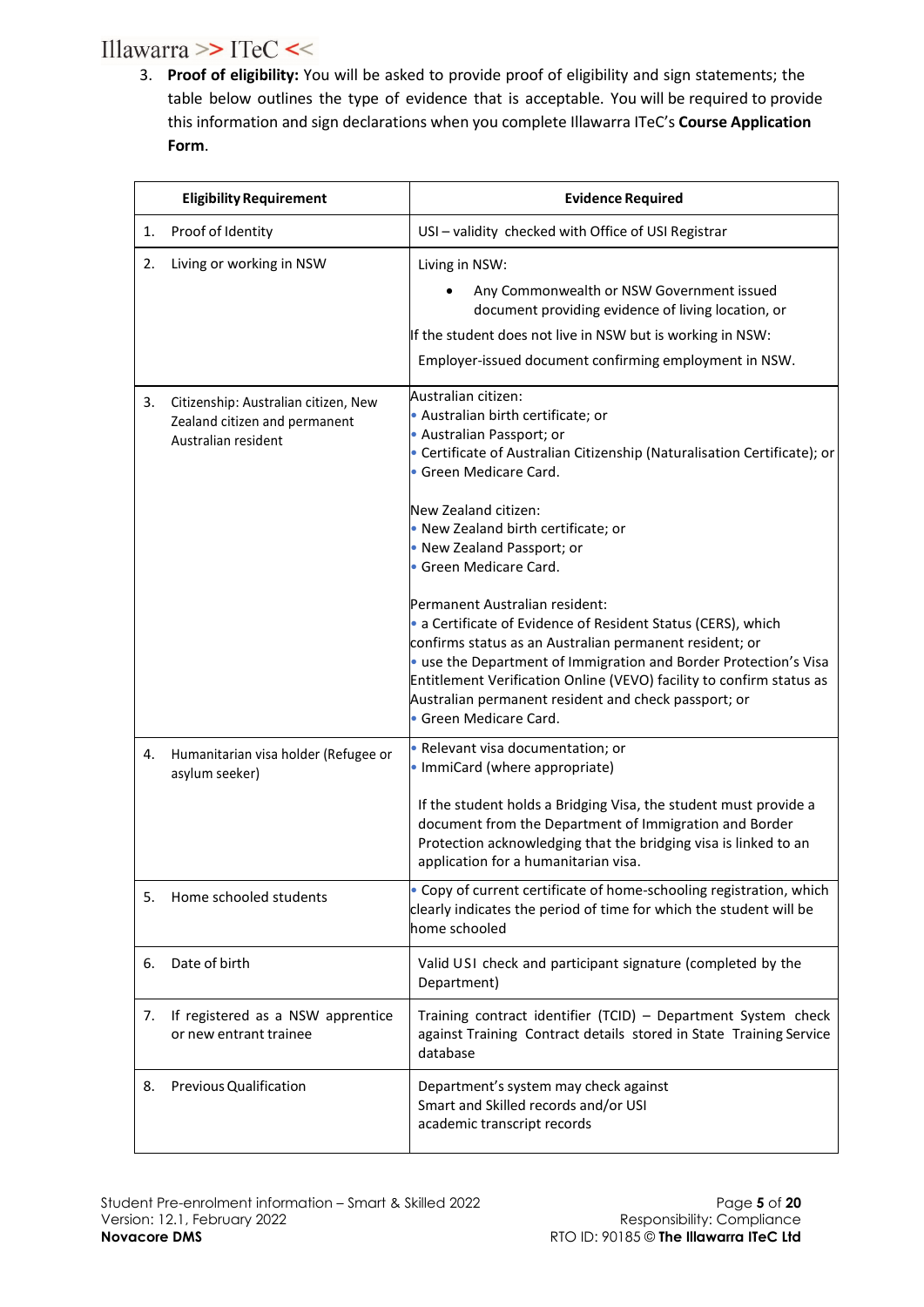Illawarra >> ITeC <<

| Completion of Year 10<br>9.<br>or equivalent (if under 17)                       | Evidence that student has met school leaving age requirement.<br>Participant declaration and signature.                                                                                                                                                                                                                                                                                                                                                                                                                                                                                                                                                                                                                                                                                                                                                                                                                                                                                                                                                                                                           |  |  |
|----------------------------------------------------------------------------------|-------------------------------------------------------------------------------------------------------------------------------------------------------------------------------------------------------------------------------------------------------------------------------------------------------------------------------------------------------------------------------------------------------------------------------------------------------------------------------------------------------------------------------------------------------------------------------------------------------------------------------------------------------------------------------------------------------------------------------------------------------------------------------------------------------------------------------------------------------------------------------------------------------------------------------------------------------------------------------------------------------------------------------------------------------------------------------------------------------------------|--|--|
| 10. Postcode for ATSI on borders                                                 | Participant declaration and signature                                                                                                                                                                                                                                                                                                                                                                                                                                                                                                                                                                                                                                                                                                                                                                                                                                                                                                                                                                                                                                                                             |  |  |
|                                                                                  | <b>Concession Fee Eligibility</b>                                                                                                                                                                                                                                                                                                                                                                                                                                                                                                                                                                                                                                                                                                                                                                                                                                                                                                                                                                                                                                                                                 |  |  |
| 11. Concession Fee: Commonwealth<br>Government Benefit Recipient                 | a letter from the Department of Human Services<br>$\bullet$<br>(Centrelink) confirming receipt of the benefit. The letter<br>should clearly show the Centrelink Reference Number<br>(CRN) and the benefit or allowance category; or<br>a current concession card that shows the CRN and<br>$\bullet$<br>clearly shows the benefit or allowance category; or<br>a current Centrelink income statement that clearly<br>$\bullet$<br>shows the CRN and the benefit or allowance category;<br>or<br>any other evidence that clearly shows the CRN and the<br>benefit or allowance category; or<br>documentary evidence from the Department of<br>$\bullet$<br>Veterans' Affairs stating their pension/benefits status;<br>or<br>for people applying for Austudy or Youth Allowance, an<br>approval letter from Centrelink that shows the CRN and<br>indicates that commencement date of their benefit is<br>within two weeks of their enrolment or two weeks<br>within the date of the first-class attendance or<br>participation in training.<br>A dependent child, spouse or partner of someone who is<br>$\bullet$ |  |  |
| 12. Concession Fee: Dependent of<br>Commonwealth Government Benefit<br>Recipient | receiving a specified Commonwealth Government benefit<br>or allowance, must provide documentary evidence that<br>Centrelink recognises the student as the dependant<br>The evidence must clearly show the CRN of the benefit or<br>Commonwealth Government benefit recipient.                                                                                                                                                                                                                                                                                                                                                                                                                                                                                                                                                                                                                                                                                                                                                                                                                                     |  |  |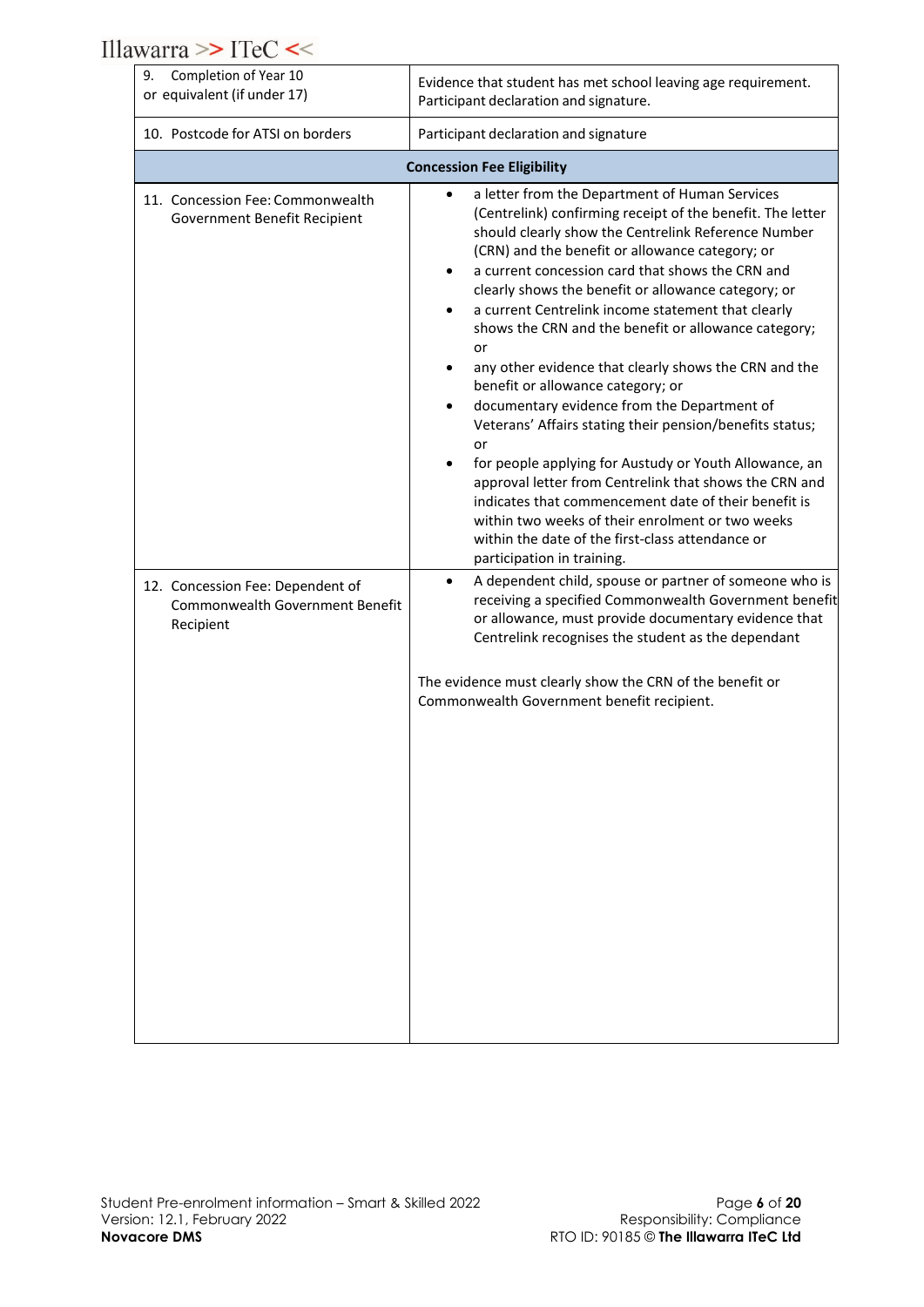| Exemptions, waivers and fee-free training eligibility                          |                                                                                                                                                                                                                                                                                                                                                                                                                                                                                                                                                                                                                                                                                                                                                                                                                                                                      |
|--------------------------------------------------------------------------------|----------------------------------------------------------------------------------------------------------------------------------------------------------------------------------------------------------------------------------------------------------------------------------------------------------------------------------------------------------------------------------------------------------------------------------------------------------------------------------------------------------------------------------------------------------------------------------------------------------------------------------------------------------------------------------------------------------------------------------------------------------------------------------------------------------------------------------------------------------------------|
| 13. Fee Exemption: Aboriginal or Torres<br>Strait Islander                     | Participant declaration and signature                                                                                                                                                                                                                                                                                                                                                                                                                                                                                                                                                                                                                                                                                                                                                                                                                                |
| 14. Concession/Exemption: Disability                                           | • a letter from Centrelink confirming receipt of the Disability<br>Support Pension. The letter should clearly show the Centrelink<br>Reference Number (CRN); or                                                                                                                                                                                                                                                                                                                                                                                                                                                                                                                                                                                                                                                                                                      |
|                                                                                | • a current Disability Pensioner Concession Card that shows the<br>CRN; or                                                                                                                                                                                                                                                                                                                                                                                                                                                                                                                                                                                                                                                                                                                                                                                           |
|                                                                                | • a current Centrelink income statement for the Disability Support<br>Pension, which clearly shows that income is for the disability<br>pension and also shows the CRN; or                                                                                                                                                                                                                                                                                                                                                                                                                                                                                                                                                                                                                                                                                           |
|                                                                                | • any other evidence that clearly shows the CRN and confirms<br>receipt of the Disability Support Pension; or                                                                                                                                                                                                                                                                                                                                                                                                                                                                                                                                                                                                                                                                                                                                                        |
|                                                                                | • documentary evidence of support demonstrating a clear<br>additional need as a result of the student's disability. This<br>evidence must be a letter or statement from:                                                                                                                                                                                                                                                                                                                                                                                                                                                                                                                                                                                                                                                                                             |
|                                                                                | * a medical practitioner; or                                                                                                                                                                                                                                                                                                                                                                                                                                                                                                                                                                                                                                                                                                                                                                                                                                         |
|                                                                                | * an appropriate government agency such as Veteran's Affairs or<br>a TAFE NSW teacher consultant (for a student with a disability), a<br>school counsellor or special education coordinator, Centrelink, a<br>Disability Service Provider, or a Job Capacity Assessor; or<br>- * a specialist allied health professional (including a<br>rehabilitation counsellor, psychologist, speech pathologist, or<br>occupational therapist).                                                                                                                                                                                                                                                                                                                                                                                                                                 |
| 15. Fee Exemption: Dependent of a<br>person with a disability                  | Documentary evidence that Centrelink recognises the<br>student as a dependent child, spouse or partner of<br>someone who is receiving a Commonwealth Government<br>Disability Support Pension.                                                                                                                                                                                                                                                                                                                                                                                                                                                                                                                                                                                                                                                                       |
| 16. Fee Waiver: Refugee or Asylum<br>Seeker                                    | As per requirement 4                                                                                                                                                                                                                                                                                                                                                                                                                                                                                                                                                                                                                                                                                                                                                                                                                                                 |
| 17. Fee-free Scholarship (Concession<br>eligible)                              | As per requirement 11 or 12, Concession Fee<br>A concession student who meets the requirements for<br>Social housing status will be given priority.                                                                                                                                                                                                                                                                                                                                                                                                                                                                                                                                                                                                                                                                                                                  |
| 18. Fee-free training - Fee-Free<br>Scholarship (Out-of-Home Care<br>eligible) | For a student currently in out-of-home care:<br>• A copy of the Children's Court Care Order, or<br>• A copy of the 'Confirmation of Placement' letter, or<br>• A letter from Family and Community Services or the Out-of-Home<br>Care Designated Agency verifying that the student is in statutory or<br>supported care, or<br>. Any other evidence which clearly shows that the student is in out-<br>of-home care.<br>For a student previously in out-of-home care:<br>• A copy of the expired Children's Court Care Order, or<br>• A copy of the 'leaving care' letter from the Minister for Family<br>and Community Services, or<br>• A letter from Family and Community Services verifying the<br>student was previously in statutory or supported care, or<br>. Any other evidence which clearly shows that the student was<br>previously in out-of-home care. |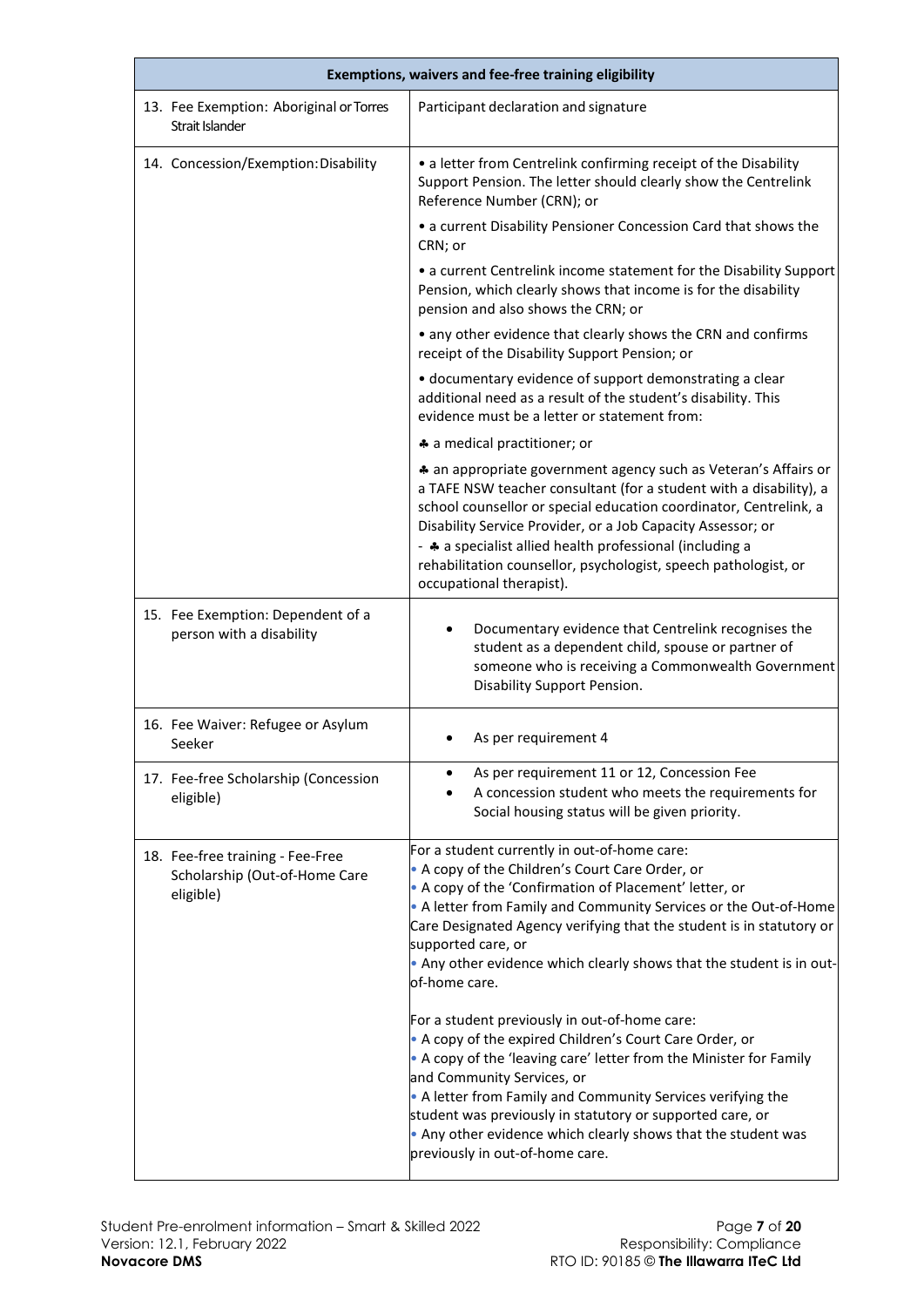| 19. Fee-free training - Fee-Free<br>Scholarship (Domestic and Family<br>Violence eligible) | A letter of recommendation is required from a domestic and family<br>violence service, refuge or other support agency such as:<br>. Legal Aid NSW through their Women's Domestic Violence Court<br>Advocacy Services, or<br>· Organisations who provide Integrated Domestic Family Violence<br>Services, or<br>• Organisations who provide Staying Home, Leaving Violence<br>services, or<br>. Organisations who deliver Specialist Homelessness Services (i.e.<br>refuges and crisis accommodation), or<br>· Domestic Violence NSW, or<br>. Any other organisation which clearly shows that the student is or<br>has been previously receiving support services for domestic and<br>family violence (for example a non-government organisation or<br>charity that is self-funded). |
|--------------------------------------------------------------------------------------------|-------------------------------------------------------------------------------------------------------------------------------------------------------------------------------------------------------------------------------------------------------------------------------------------------------------------------------------------------------------------------------------------------------------------------------------------------------------------------------------------------------------------------------------------------------------------------------------------------------------------------------------------------------------------------------------------------------------------------------------------------------------------------------------|
| 20. Fee-free training - Entitlement<br><b>Foundation Skills</b>                            | N/A                                                                                                                                                                                                                                                                                                                                                                                                                                                                                                                                                                                                                                                                                                                                                                                 |
| 21. Fee-free training - Fee-free<br>Apprenticeships                                        | . Date of commencement of Smart and Skilled training must be 1<br>July 2018 or later                                                                                                                                                                                                                                                                                                                                                                                                                                                                                                                                                                                                                                                                                                |
| 22. Fee-free training - Fee-free<br>Traineeships                                           | . Date of commencement of Smart and Skilled training must be 1<br>January 2020 or later                                                                                                                                                                                                                                                                                                                                                                                                                                                                                                                                                                                                                                                                                             |
| 23. Fee-free training - Skilling for<br>Recovery Initiative                                | To be eligible for fee-free training under Skilling for Recovery, a<br>student must:<br>meet the eligibility criteria for Smart and Skilled training and be:<br>$\bullet$ youth aged 17-24 years; or<br>• Commonwealth Benefit Recipient; or<br>• unemployed (Not a Commonwealth Benefit Recipient); or<br>. employed expected to become unemployed.<br>Eligibility will be extended to school students in specific<br>circumstances.                                                                                                                                                                                                                                                                                                                                               |

- 4. **Declarations:** The following declarations will be required and are included as part of Illawarra ITeC's **Course Application Form:**
	- − Consent to Use And Disclosure of Personal Information to The Department of Industry and Other Government Agencies
	- − Privacy Form (if you would like us to apply for a USI on your behalf)
- 5. **RPL and Credit Transfer**: If you are applying for RPL or Credit Transfer for any units, it is best if you let us know prior to enrolment as your student fee will be adjusted according to how many units you are awarded Recognition for. You can still apply during the course and you may be entitled to a refund. (Refer to the section on Skills Recognition in this document for further information).
- 6. **Notification to Department:** On completion of this process a copy of the Notification of Enrolment Report will be generated and kept on your file. A Student Commitment ID will also be issued.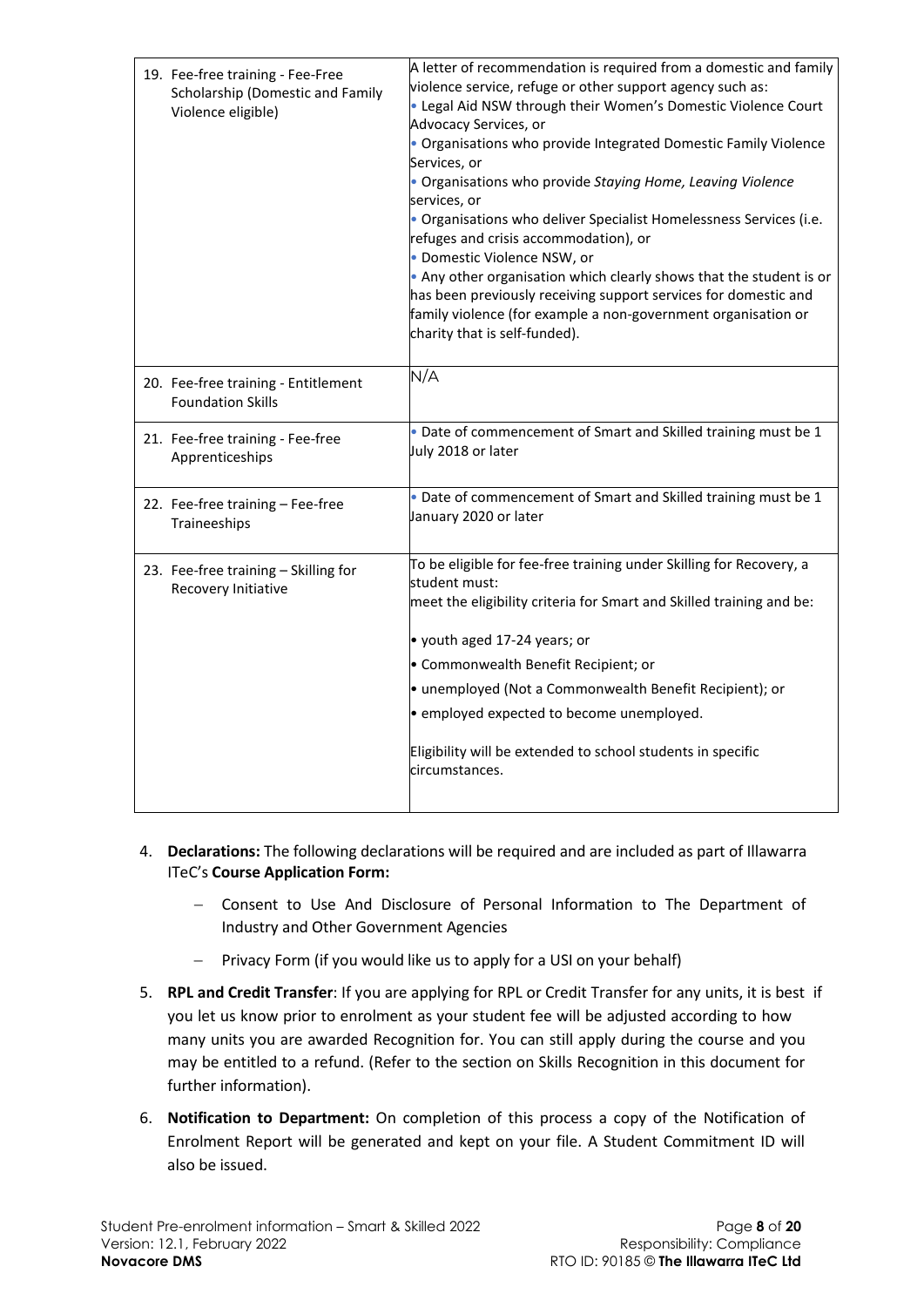- 7. **Fees and Charges**: You will be informed of all fees, schedule of payments, refunds for withdrawal or deferment and the policy relating to fees paid in advance.
- 8. **Training Plan**: At commencement of training, you will be given a copy of the Training Plan

If you have any questions with regard to the Notification of Enrolment process please do not hesitate to contact us.

## <span id="page-7-0"></span>**FeesandRefunds**

When you enrol in Smart and Skilled you may have to pay part of the cost of training, this is known as the Student Fee, the NSW Government subsidizes the remainder of the fee. The fees (total and the amount you have to pay) are set by the government and cannot be changed. However, if you are entitled to a concession you will have this fee reduced and if you are entitled to an exemption then you will not have to pay any Student Fee.

When you check your eligibility as outlined in the Notification of Enrolment Student Information, you can also check if you are entitled to a concession or exemption and how much your fees will be for the Qualification you wish to enrol in. We will confirm this amount when we complete the enrolment process.

**Other information** you should know about our Fees and Refunds processes:

- − Concessions or exemptions to student fees are set by the government on completion of enrolment and cannot be changed so make sure you provide us will all relevant information before you enrol.
- − On enrolment we will give you a Schedule of Fees which will set out when and how you are to pay the student fee.
- − We will let you know of additional equipment costs for equipment, textbooks or field trips prior to enrolment. This will be included in our Course Information.
- − You must have paid the student fees in full by the end of the training course. If you have not we will not issue you with a Certificate and in certain circumstances will refer your debt to a debt collection agency.
- − In some circumstances (i.e. under certain Awards) your employer will pay the fee for Apprenticeships and Traineeships – we will let you know if this will be the case.
- − There will be no extra fees if we use another party to recruit or deliver training and assessment on our behalf (known as a Third Party Arrangement).
- − Students will be entitled to three attempts to complete a unit of competency without additional cost. Any further attempts will incur a charge of \$75.00 per additional attempt to be paid by the student.
- − If you are awarded RPL or Credit Transfer before the enrolment process is completed your student fee will be adjusted to reflect the number of units awarded recognition.
- − If you are awarded RPL after enrolment a refund of fees paid or an adjustment to any outstanding fees will be made.
- − If you commenced training in one year and paid all the fees you will not be charged any further fees if your training continues into the following year.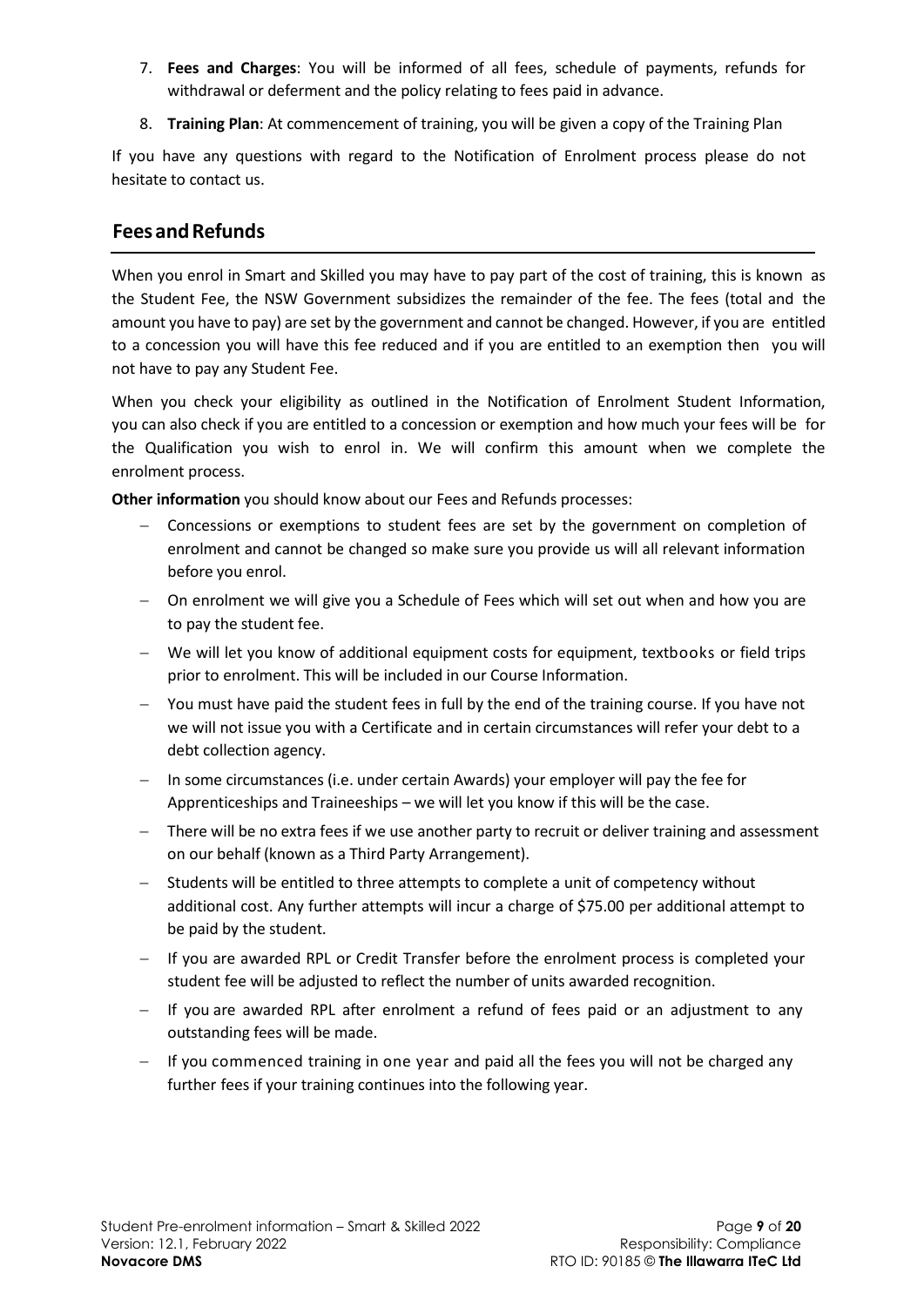## **First or Subsequent Qualification**

Your student fee will differ depending on if you have completed other qualifications since leaving school. Those who have another qualification will pay a higher student fee.

## **Concessions**

For Qualifications up to and including Certificate IV, you are entitled to a concession if you are in receipt of a Commonwealth Benefit or are the dependent of someone on such a benefit

## **Exemptions**

You will be entitled to an exemption of fees if you are:

- Australian Aboriginal or Torres Strait Islander
- Living with a disability
- 15- 30 years and live in Social Housing

## **Fee protection**

The Illawarra ITeC Ltd is aware of its obligation as Registered Training Organisation to protect student fees paid in advance. To this effect Illawarra ITeC collects no more than \$1,500 in advance, whether directly or through a third party.

## **Recovery of fees**

If fees are not paid in full by the end of course delivery as per the payment schedule supplied at enrolment Illawarra ITeC will put in place the following procedure to recover fees:

- A single statement of fees and payments will be provided with a request for immediate payment of the outstanding balance;
- Standard monthly accounts follow-up will follow until payment is received

Whilst fees remain unpaid:

- Statements of attainments for competencies achieved and Certificates relating to the completed

course of enrolment will not be issued by Illawarra ITeC.

## **Refund information**

The table below provides an outline of circumstances in which a refund may be provided. Students are advised to check the **Terms and Conditions of Enrolment** accompanying the Enrolment Form before proceeding.

| <b>Refunds</b>                                                                                                                                                                                                                                                  |  |
|-----------------------------------------------------------------------------------------------------------------------------------------------------------------------------------------------------------------------------------------------------------------|--|
| <b>Refund Policy</b>                                                                                                                                                                                                                                            |  |
| Students who withdraw from a course within 21 days of enrolment will incur<br>an administrative fee of 10% of the total fee payable. Any payment received<br>in excess of this amount will be refunded.                                                         |  |
| Students who withdraw from a course more than 21 days after enrolment<br>are not entitled to a refund.<br>Illawarra ITeC will consider requests for a partial refund In exceptional<br>circumstances upon individual application, but no guarantee of refund is |  |
|                                                                                                                                                                                                                                                                 |  |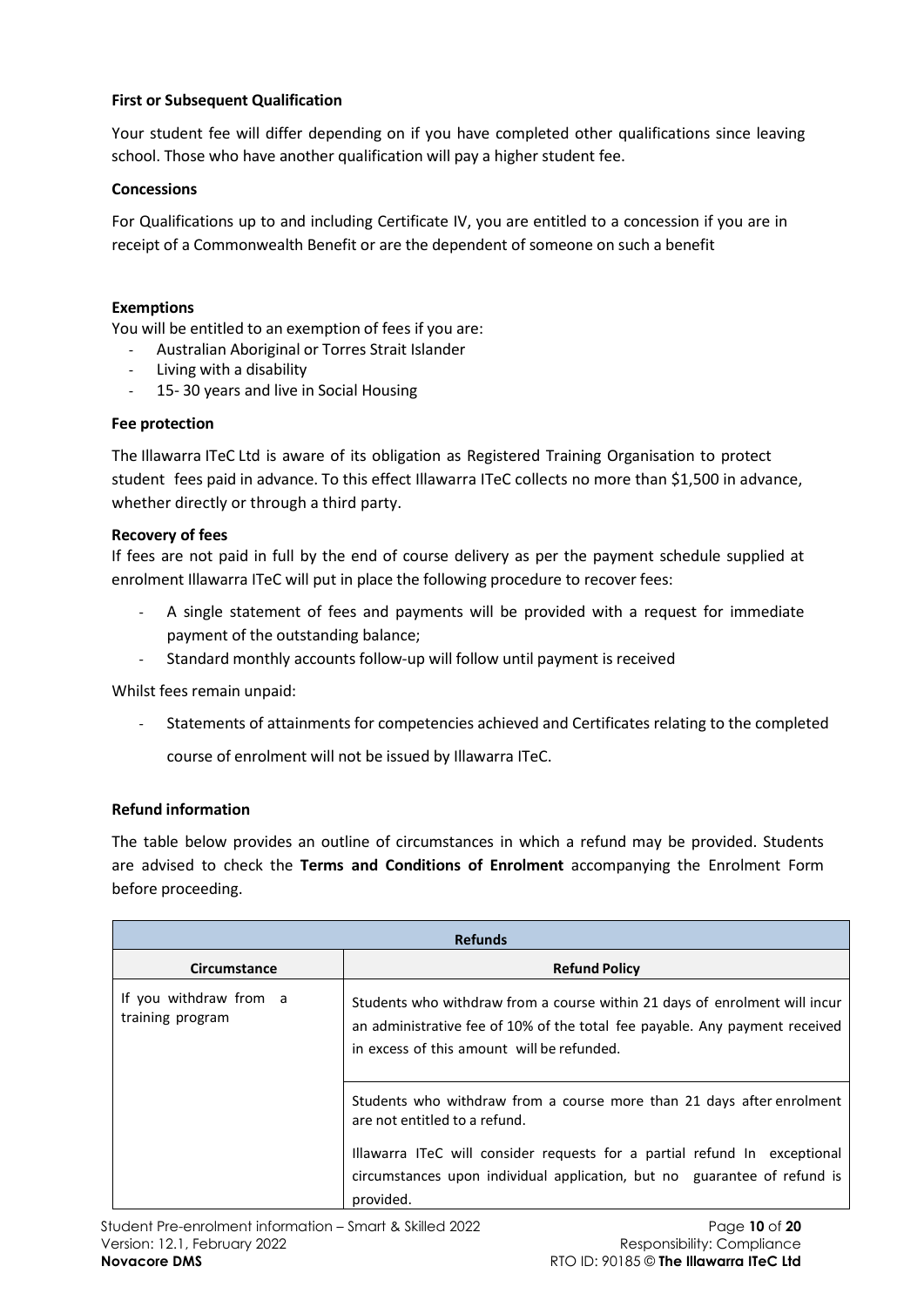| If you withdraw from training<br>but have completed an<br>embedded qualification (i.e.<br>completed all the units for a<br>lower level qualification) | No refund will be made. A Testamur will be issued for the embedded<br>qualification.                                                                          |  |
|-------------------------------------------------------------------------------------------------------------------------------------------------------|---------------------------------------------------------------------------------------------------------------------------------------------------------------|--|
| <b>Provider Fee Refund Guarantee</b>                                                                                                                  |                                                                                                                                                               |  |
| If a training program is<br>cancelled before commencement                                                                                             | You will be entitled to a full refund of fees paid                                                                                                            |  |
| ١f<br>tor<br>any<br>reason<br>we<br>cannot complete the training                                                                                      | You will be entitled a refund of fees proportional to the amount of training<br>not delivered and a Statement of Attainment will be issued for units achieved |  |

## <span id="page-9-0"></span>**Recognition**

## **Recognition of Prior Learning (RPL)**

RPL is an assessment process by which your existing skills, knowledge and experience can be recognised towards the achievement of a qualification. It involves collecting evidence and making judgements on whether competence has been achieved.

RPL is available to all learners. Applicants who can demonstrate prior knowledge and skills in some or all aspects of a qualification can apply for RPL, once enrolled. To be awarded RPL you must provide evidence of when and how the competency was acquired. You must be enrolled in a course of study to undertake the RPL pathway. Please discuss any recognition of prior learning you may have with the Training Co-Ordinator at enrolment.

## **Credit Transfer (CT)**

Illawarra ITeC recognises the AQF qualifications and Statements of Attainment issued by other Registered Training Organisation's.

- 1. You are entitled to apply for Credit Transfer in a course or qualification in which you are currently enrolled.
- 2. To take advantage of Credit Transfer you will need to advise us in writing and supply certified copies of Statement(s) of Attainment or Record(s) of Results confirming the competencies you have achieved.
- 3. You can apply for Credit Transfer at any time, but we encourage you to apply before commencing a training program. This will reduce unnecessary training and ensure a reduction in your student fee if Credit Transfer is awarded.
- 4. Credit Transfer can only be awarded for whole units of competence that meet the packaging rules of the Qualification you are enrolled in. Where only a partial credit is awarded, this will not be considered for credit transfer and you will be advised to seek RPL.
- 5. You cannot enrol in a training program for full Credit Transfer.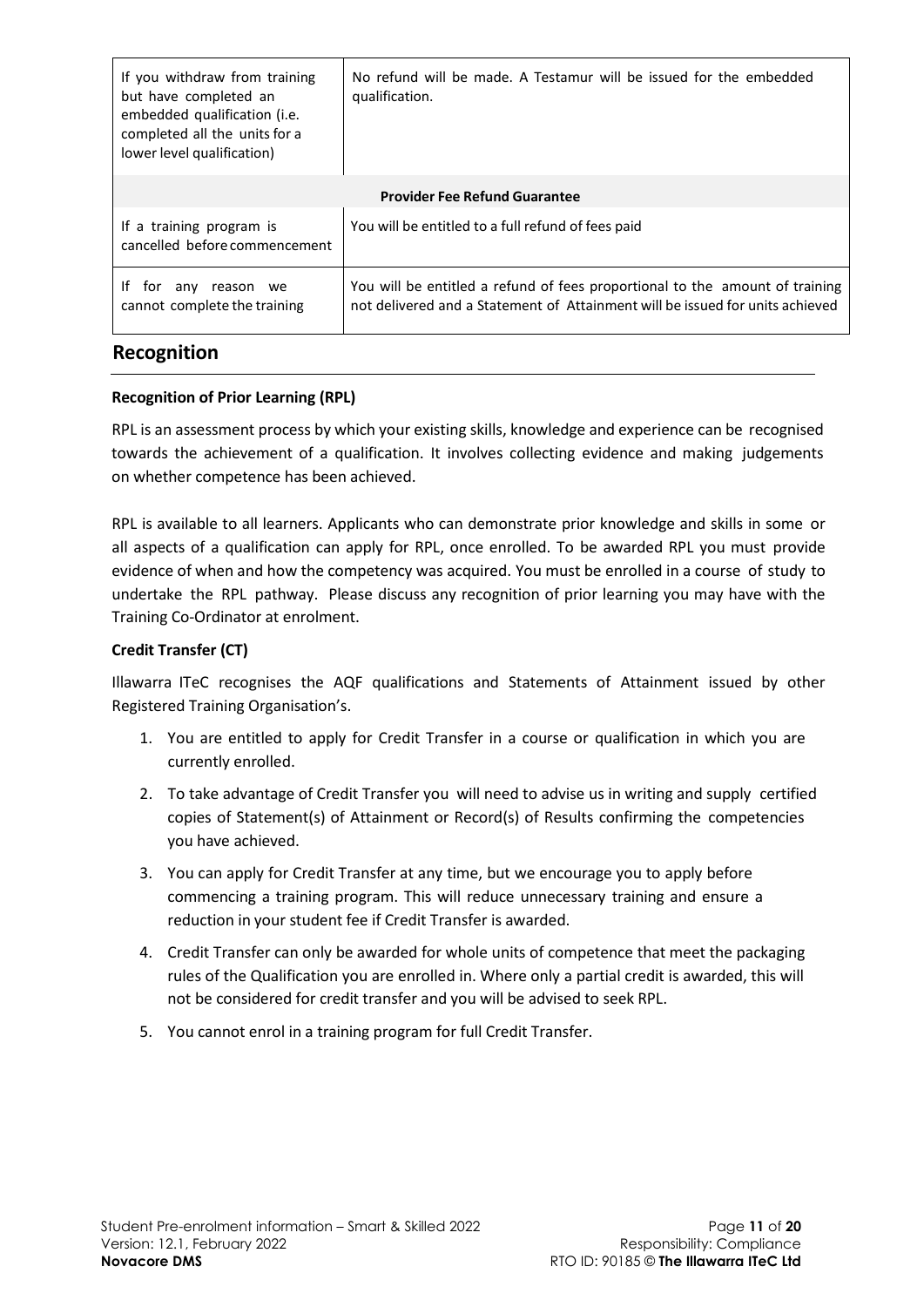### **Fees for RPL or CT**

Under the Smart and Skilled Program your Student Fees will be adjusted if you are granted RPL or Credit Transfer for any units in the Training Program. If you apply for, and are granted, RPL or CT before enrolment this will be inputted to the Fee Calculator and the fee you are charged will be reduced. If RPL or CT is awarded after the start of the Training Program you will receive a refund to any student fees paid. For further details refer to the Smart and Skilled Fee and Refund Information.

## **Further Information**

NSW Department of [Communities](http://www.training.nsw.gov.au/forms_documents/industry_programs/skillsonline/rpl_candidate_guide.pdf) and Industry's Candidate Guide to Skills Recognition is a good source of further information regarding Recognition and how it applies to your training and assessment.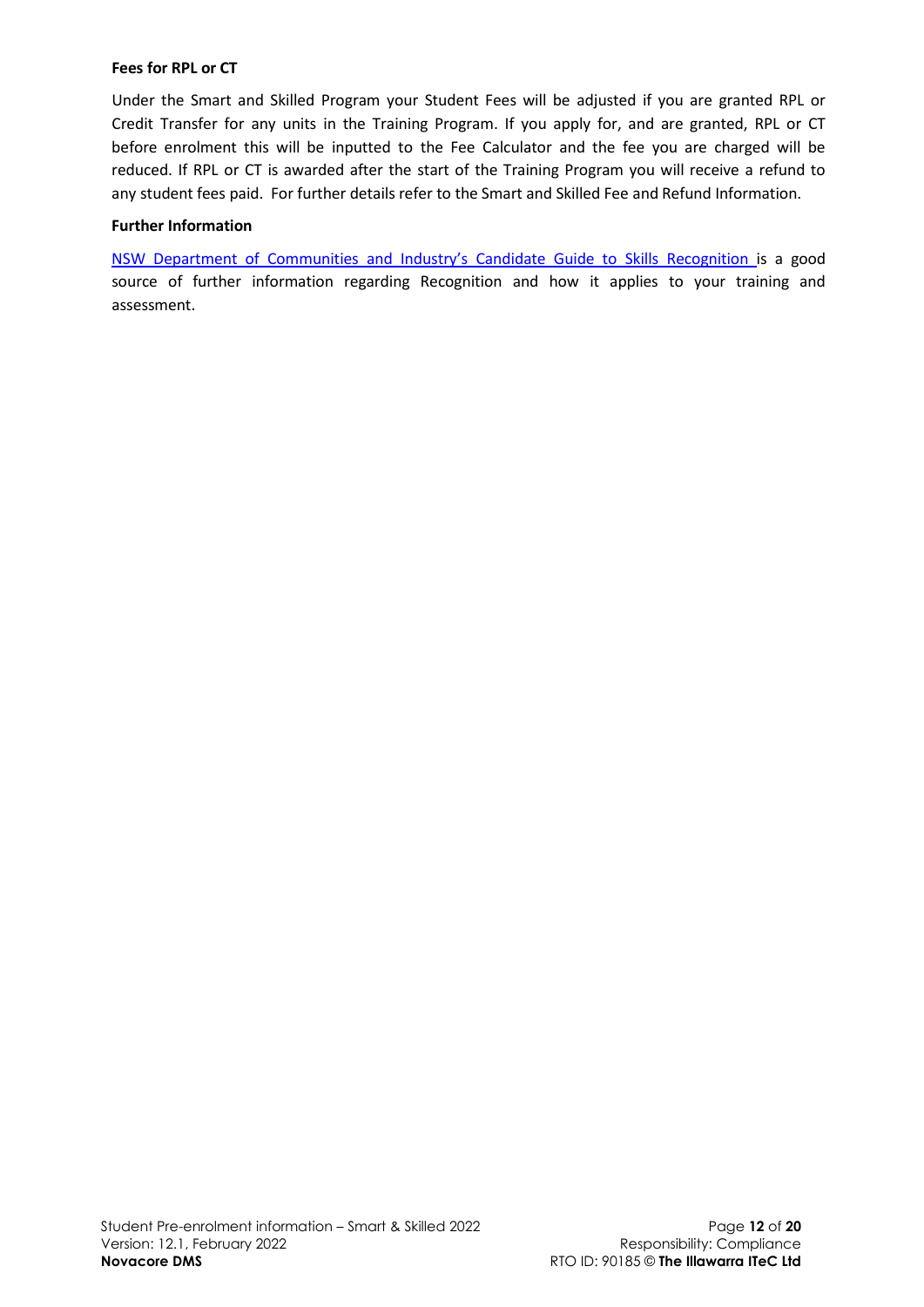## <span id="page-11-0"></span>**Smart and Skilled Consumer Protection Policy**

Illawarra ITeC is aware of its obligations to provide consumer protection for all students as designated in the Competition and Consumer Act 2010, the NSW Fair Trading Act 1987, the Standards for RTO's 2015 and the Smart and Skilled Consumer Protection Policy. To ensure our customers are fully protected and are aware or their rights and of avenues of complaint we have developed a Customer Protection Strategy as listed below.

Illawarra ITeC is committed to ethical marketing practices; we will not undertake marketing that is misleading, deceptive or of unconscionable conduct and will take extra care when marketing to vulnerable consumers who may be less able to understand what they are signing up for.

We understand that Australian Consumer Law (ACL) applies to the following services all education and training services, including:

- − advertising, marketing and promotion
- − soliciting and taking enrolments
- − training delivery
- − student assessment
- − handling of complaints by training providers
- − requests to cancel a student's enrolment.

The ACL also applies when these services are provided by third parties on our behalf.

The Training Compliance Officer will be the designated Customer Protection Officer. Their role will be to handle all complaints and grievances and to ensure compliance with Consumer Protection legislative and Funding Body contractual compliance.

The contact details of the Customer Protection Officer will be made available to all clients in preenrolment information.

**Customer Protection Officer Contact and details:** Gillian Walker, Training Compliance Officer

Phone: 02 4223 3100 [gillianwalker@illawarraitec.edu.au](mailto:gillianwalker@illawarraitec.edu.au)

Illawarra ITeC guarantees that it will provide quality training and assessment that meets the requirements of the Australian Quality Framework, other legislation that is relevant to Registered Training Organisations and in the time frame and as described in our Course Information. If for whatever reason we cannot supply the training and assessment services that you have enrolled in, we will refund student fees in accordance with our Fee and Refund Policy.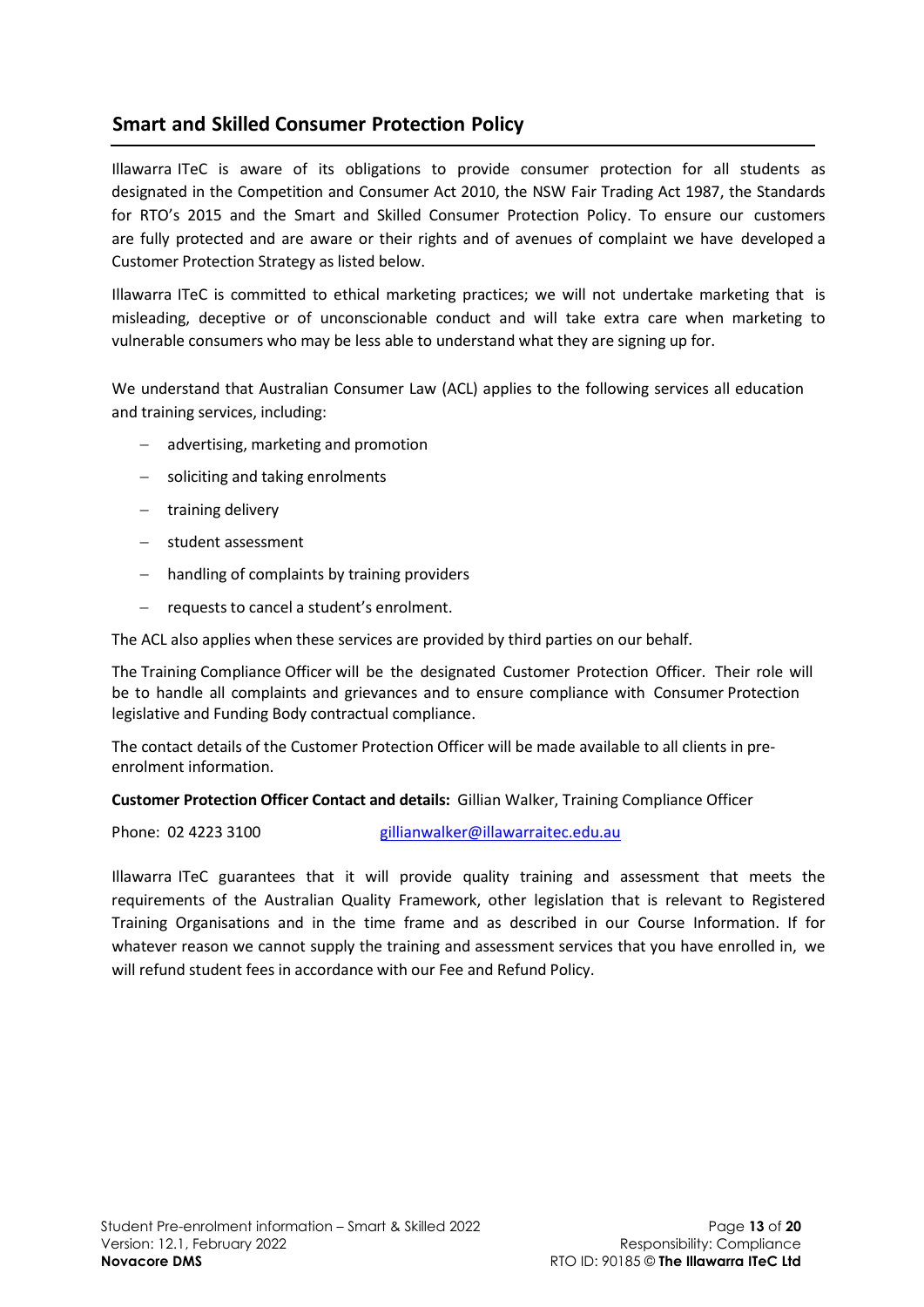## <span id="page-12-0"></span>**ComplaintsandAppeals**

Illawarra ITeC has a Complaints and Appeals Policy. It is a requirement of Smart and Skilled that before making a complaint to the Department of Industry that you first attempt to resolve it with your training provider. Please follow the steps outlined in the Complaints and Appeals Policies below and we will do everything we can to resolve the issue.

## **Assessment Appeals**

If you are not satisfied with an assessment result you should discuss this directly with your assessor in the first instance. If you are unhappy with the outcome of the discussion you may lodge a written appeal with your program manager.

An appeal outlining the reason for dissatisfaction should be lodged within 21 days of receiving the disputed result. A decision will be made to either uphold the assessment decision, use professional judgment to revise the assessment decision or request further evidence to support competency.

If your appeal is unsuccessful, feedback on further evidence required will be provided by the Customer Protection Officer. If you are not satisfied with the outcome, the appeal will be referred to an independent person, who is agreed to by both parties, and the candidate will have an opportunity to formally present their case.

## **Complaints**

If you are unhappy with any aspect of the service provided by us, you should discuss this directly with a member of the program team. If you are unhappy with the outcome of the discussion you should lodge a written complaint with the Chief Executive Officer outlining the reason for dissatisfaction. Your complaint will be reviewed and a written response will be provided within seven (7) days of receipt.

If you wish to find out more information about Customer Protection you can go to:

<https://smartandskilled.nsw.gov.au/for-students/consumer-protection-for-students>

If you have a complaint or enquiry about any service to do with Smart and Skilled you can email [enquiries@smartandskilled.nsw.gov.au](mailto:enquiries@smartandskilled.nsw.gov.au) or telephone **1300 772 104.**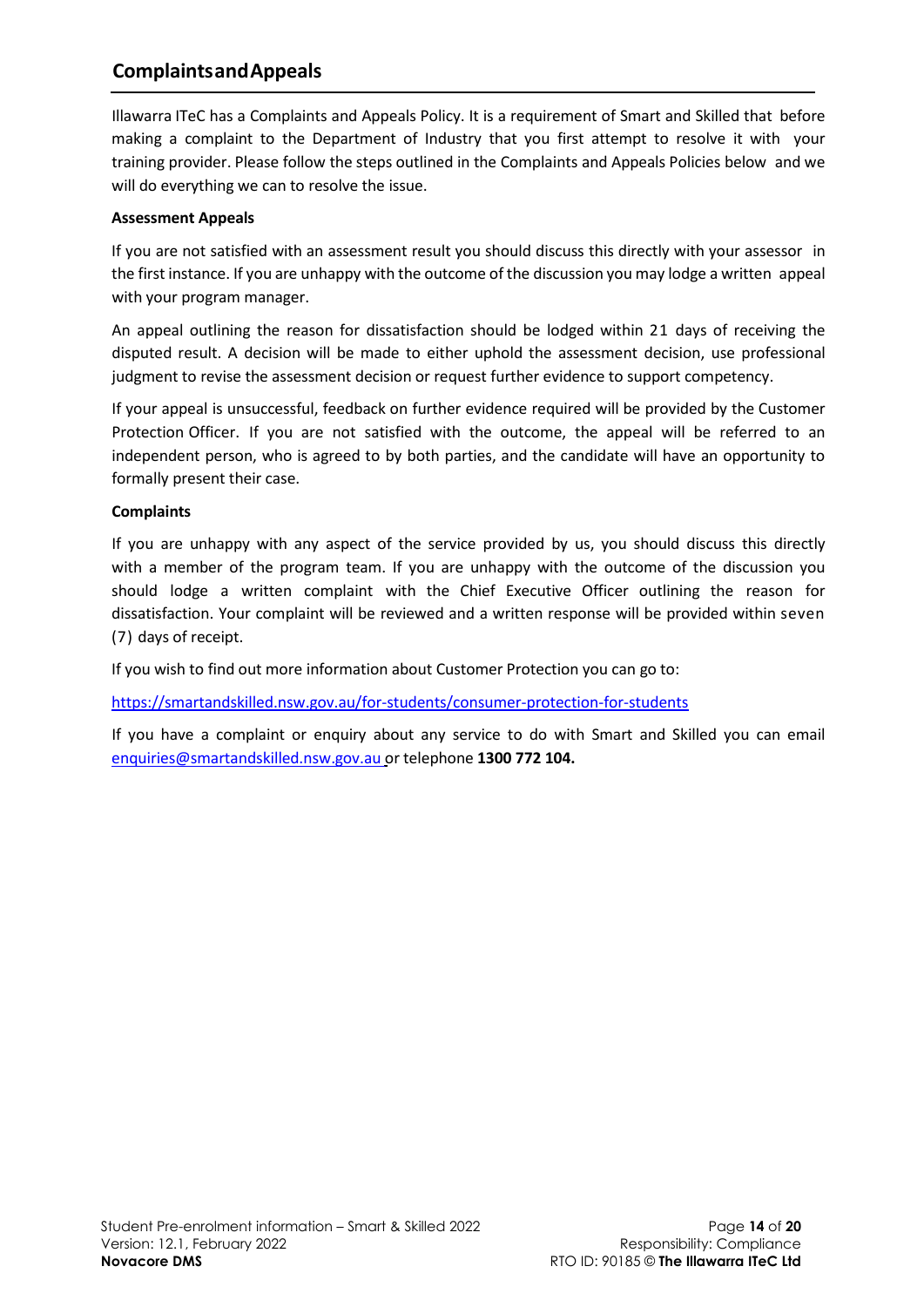## <span id="page-13-0"></span>**Smart and Skilled Student Rights and Responsibilities**

## **Student Right**s

Illawarra ITeC will ensure that all enrolled students:

- − receive quality training and assessment that meets the NVR Standards for RTO's 2015
- − receive the training and support necessary to enable competency to be achieved
- − receive AQF certificates and Statements of Attainment on successful completion of the training course
- − have access to our consumer protection system, including an identified Consumer Protection Officer and our Complaints and Appeals Process
- − receive a refund for services not provided in the event of the training program being terminated early or if the agreed services are not provided either by ourselves or by a third party delivering on our behalf
- − have their personal information protected in accordance with the National Privacy Principles and have access to that information on request
- − are fully informed of fees and charges to complete the training course, including charges for equipment
- − are provided with sufficient information regarding the requirements of the training and assessment to enable them to make an informed decision regarding enrolment in the training product
- − are provided with information regarding the implications of government training entitlements and subsidy arrangements in relation to the delivery of the service and enrolment in other training
- are provided with a safe training environment free from harassment and discrimination

#### **Student Responsibilities**

All students must ensure that they:

- − provide true and accurate information
- − behave in an ethical and responsible manner at all times when engaged in training and assessment activities
- − meet their Workplace Health and Safety (WHS) duty of care responsibilities by immediately reporting any WHS concerns or incidents and follow any WHS related instructions.
- − do not behave in any way they might intimidate, threaten, harass or embarrass other students or staff
- − are free from drugs and alcohol at all times while in the training environment
- are punctual and attend all scheduled training and assessment sessions
- − complete online assessments as scheduled
- − meet assessment deadlines
- − do not cause damage to equipment or facilities
- − provide a USI or give permission to obtain one on their behalf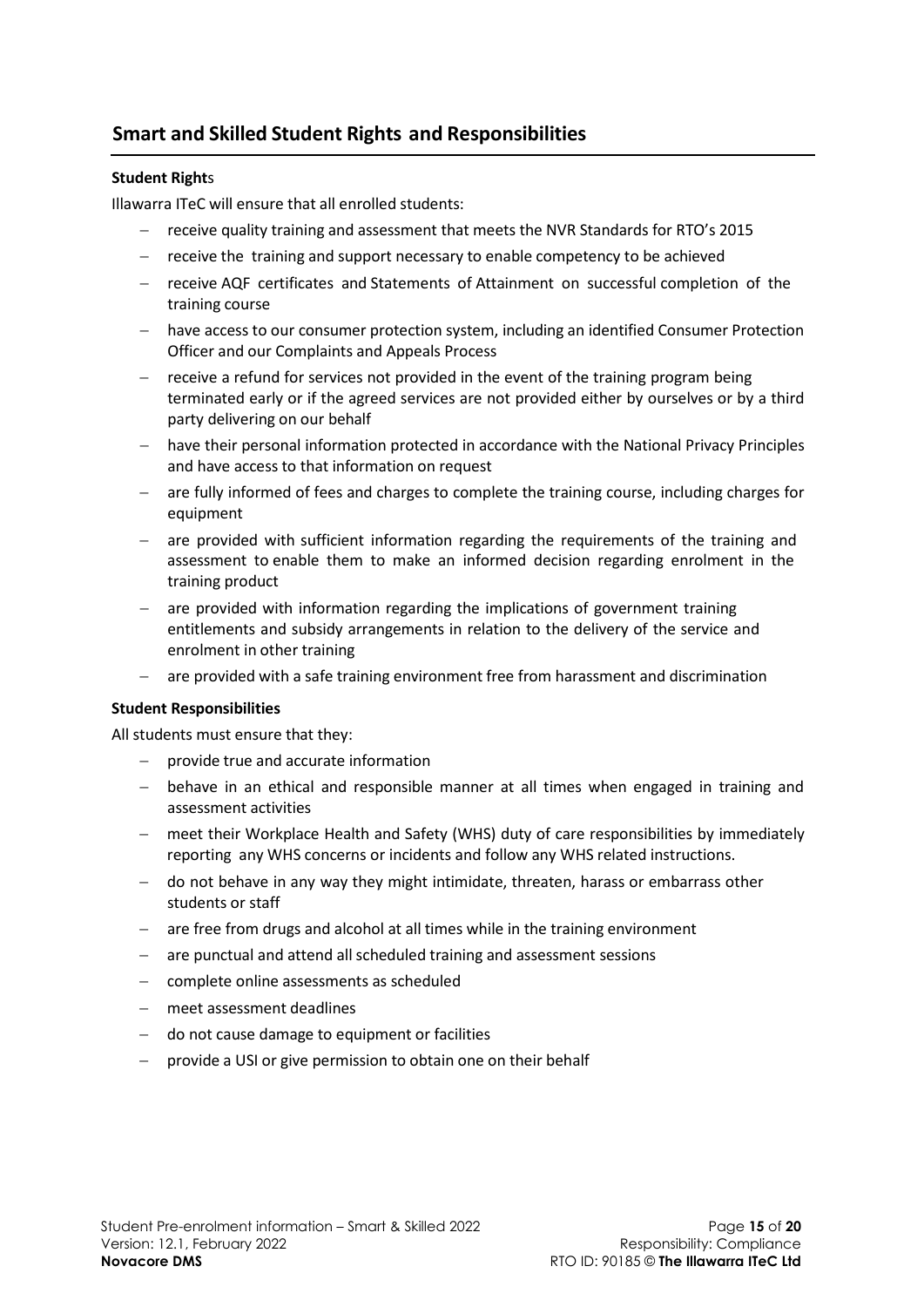## <span id="page-14-0"></span>**Subcontractor Arrangements**

The Illawarra ITeC Ltd has not entered into any subcontracting arrangements for the delivery of training and assessment.

## <span id="page-14-1"></span>**Reasonable Adjustment**

We work to provide a high quality yet flexible learning experience. We have procedures in place to support the needs of students who have a disability, impairment or other special needs that could impact on their learning. Trainers and assessors apply the principles of reasonable adjustment where appropriate. Students who need special consideration to complete the learning and/or assessment requirements are encouraged to speak with their trainer or assessor to discuss alternatives.

The types of adjustments that are made must be within our capacity to provide them and include:

- Oral response to questions rather than written
- Allowing extra time for assessment
- Using a support person

Any disadvantaged students will be interviewed at enrolment to ensure any required adjustments are included in their training and assessment plan.

## <span id="page-14-2"></span>**Student Support**

All clients of Illawarra ITeC are treated as individuals and are offered advice and support services which assist clients in achieving their identified outcomes.

Illawarra ITeC does not offer formal welfare or guidance services but every effort will be made to assist clients to access appropriate support agencies.

For any student support services, please contact your trainer/assessor or ITeC's Training Manager:

- Rebecca Radic Phone: 02 4223 3100 or Email: [rebeccaradic@illawarraitec.edu.au](mailto:rebeccaradic@illawarraitec.edu.au)
- Hours of availability Monday-Friday 8.30am 5.00pm

The following is a list of contact details for community information and support in the region:

- Lifeline Phone: 13 11 14 o[r www.lifeline.org.au](http://www.lifeline.org.au/)
- Beyond Blue Phone: 1300 224 636 or [www.beyondblue.org.au](http://www.beyondblue.org.au/)
- Men's Line Phone: 1300 789 978 o[r https://mensline.org.au](https://mensline.org.au/)
- Sexual Assault Crisis Line Phone: 1800 424 017o[r https://www.respect.gov.au/services](https://www.respect.gov.au/services)
- Lifeline Suicide Helpline Phone: 13 11 14 o[r https://www.lifeline.org.au](https://www.lifeline.org.au/)
- Kids Helpline Phone: 1800 551 800 o[r https://kidshelpline.com.au](https://kidshelpline.com.au/)
- Illawarra Aboriginal Medical Services [http://www.illawarraams.com.au](http://www.illawarraams.com.au/)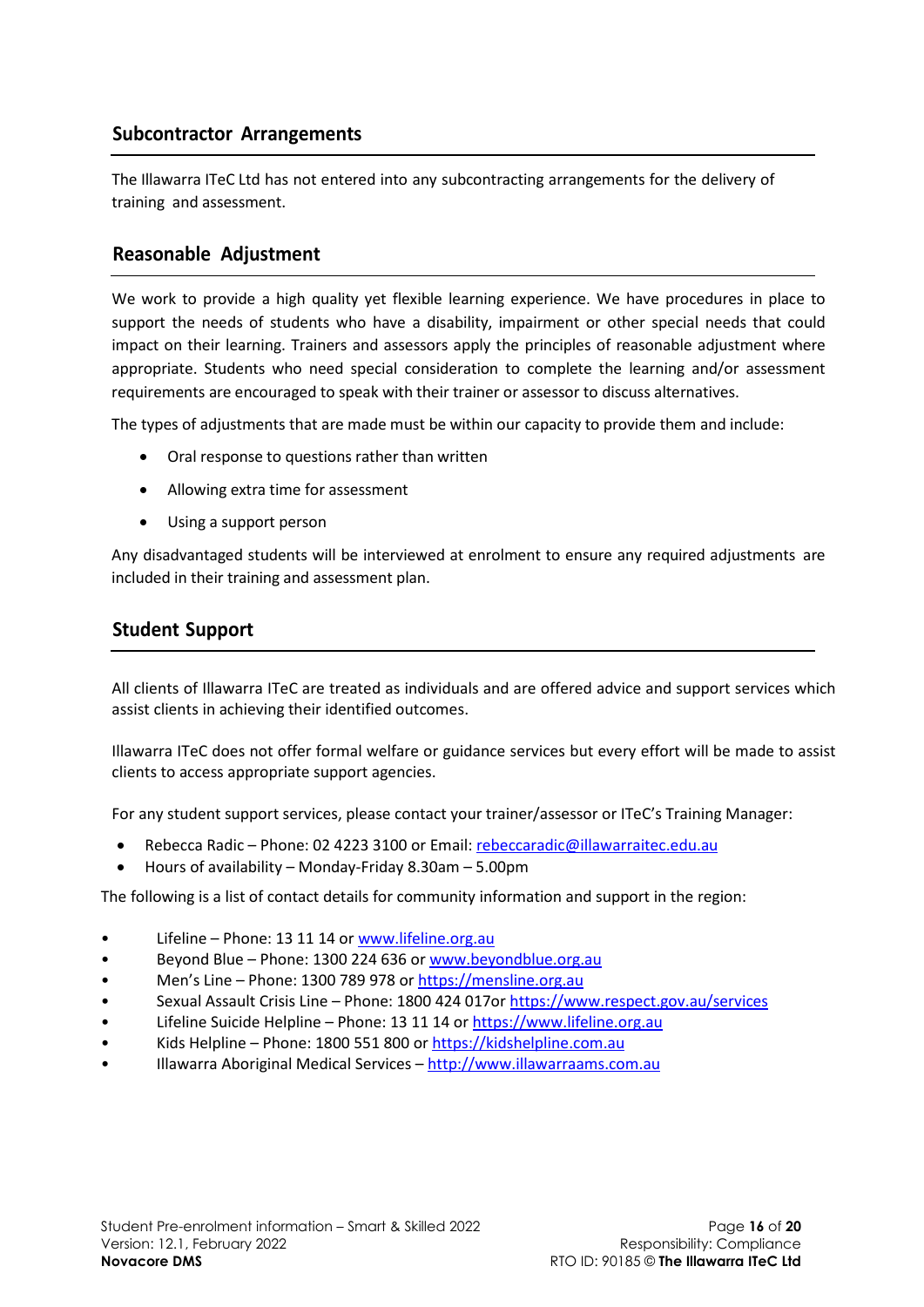## <span id="page-15-0"></span>**Deferral**

If for any reason you wish to defer your involvement in training and assessment, please discuss this with your trainer as a first step. Your trainer may refer you to another appropriate staff member to discuss any support requirements or to the Customer Protection Officer if you have a complaint or grievance. In all instances we will endeavor to implement processes that will support you to continue with your training.

If you do decide to defer you can only do so for a maximum of 12 months, after this time you will not be entitled to continue with your course.

## **Withdrawal**

If you decide to withdraw from a course, we ask that you discuss the reasons for doing so with your trainer and assessor or staff member. They may refer you to another appropriate staff member to discuss any support requirements or to the Customers Protection Officer if you have a complaint or grievance. If you still decide to withdraw then the following applies:

- − You should give formal notice, preferably in writing, of the date and reasons for your withdrawal
- − You will be refunded any outstanding fees in line with the Fee and Refund Policy
- − You will be issued any Statement of Attainment for units assessed as competent within 21 days of notice of discontinuation
- − Your Training Plan will be updated, and you will be given a copy
- − You will be given the results of any assessments

## **Unique Student Identification (USI)**

From the 1st of January 2015 if you are undertaking nationally recognised training delivered by a registered training organisation you will be required to have a Unique Student Identifier (USI).

If you do not already have a USI you will need to apply for one and there are (2) two options for you do so:

- a) **Create a USI yourself.** If you choose this option, complete the following steps:
- Go online t[o www.usi.gov.au](http://www.usi.gov.au/) and follow the steps.
- Write down your USI and keep it somewhere handy and safe
- Notify the Illawarra ITeC of your USI number via email or phone as soon as possible

**OR**

b) **The Illawarra ITeC can apply for a USI on your behalf.** If you choose this option, please speak to one of ITeC's staff and they will assist you.

For either option you will need to have one or two of the following documents available to enable you to enter required personal information:

- Driver's licence
- Medicare Card
- Birth Certificate (Australian), please note a Birth Certificate Extract is not sufficient
- Visa (with Non-Australian Passport) for international students
- Australian Passport
- Certificate of Registration by Descent
- Citizen Certificate
- ImmiCard

If you already have a USI but have forgotten the number go t[o www.usi.gov.au](http://www.usi.gov.au/) and follow the directions to retrieve your number.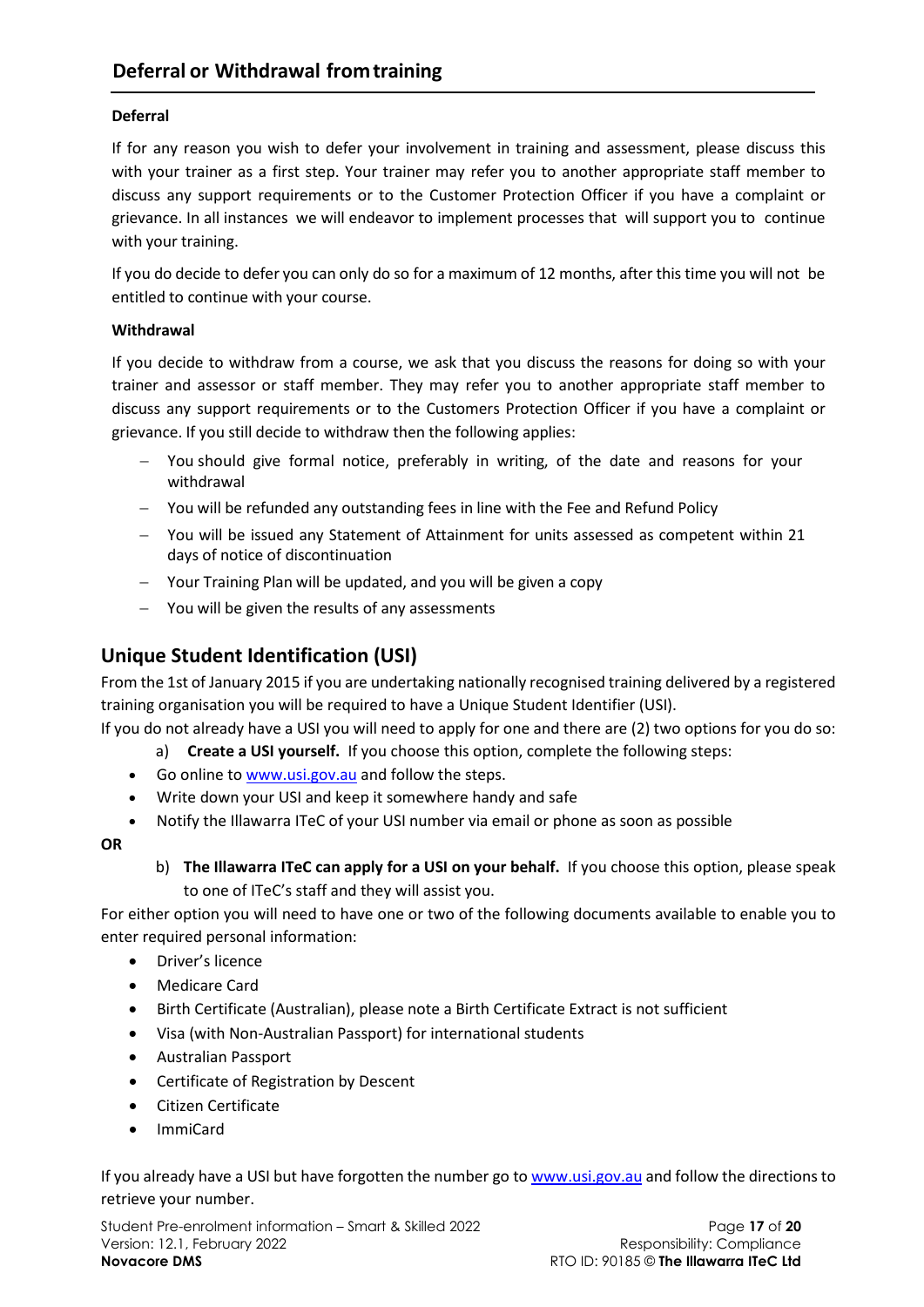## <span id="page-16-0"></span>**Protection of student's privacy**

Your Unique Student Identifier (USI) contains personal information, contact details and your training records and results. The USI system has been designed to keep this information safe and secure and is only accessed by the organisations and employers you to choose to have access to your records.

## <span id="page-16-1"></span>**Your privacy**

The personal information that you provide to the Student Identifiers Registrar is collected, used, and may be disclosed, in accordance with the provisions of the Student Identifiers Act 2014 and the Privacy Act 1988. The Student Identifiers Registrar's Privacy Policy provides information about the protection of your information, including how you can access and seek correction of your personal information held by the Student Identifiers Registrar and how to make a complaint about a breach of your privacy and how such complaints are handled.

## <span id="page-16-2"></span>**Access to records: SmartandSkilled**

You will be required to set access controls to allow the Department of Industry and Illawarra ITeC the appropriate levels of access to your USI records.

For further information please refer to the USI Student [Help Line.](http://www.usi.gov.au/help-centre/student-help/Pages/default.aspx)

## <span id="page-16-3"></span>**Smart and Skilled(DepartmentofIndustry) contactdetails**

If you feel you cannot resolve an issue with us or would like more information about Smart and Skilled the contact details for the Department of Industry are as below.

- − Smart and Skilled Website;<https://smartandskilled.nsw.gov.au/>
- − Smart and Skilled Customer Protection Policy: <http://smartandskilled.nsw.gov.au/documents/ConsumerProtectionPolicy>
- − Smart and Skilled Contact Number: 1300 77 2104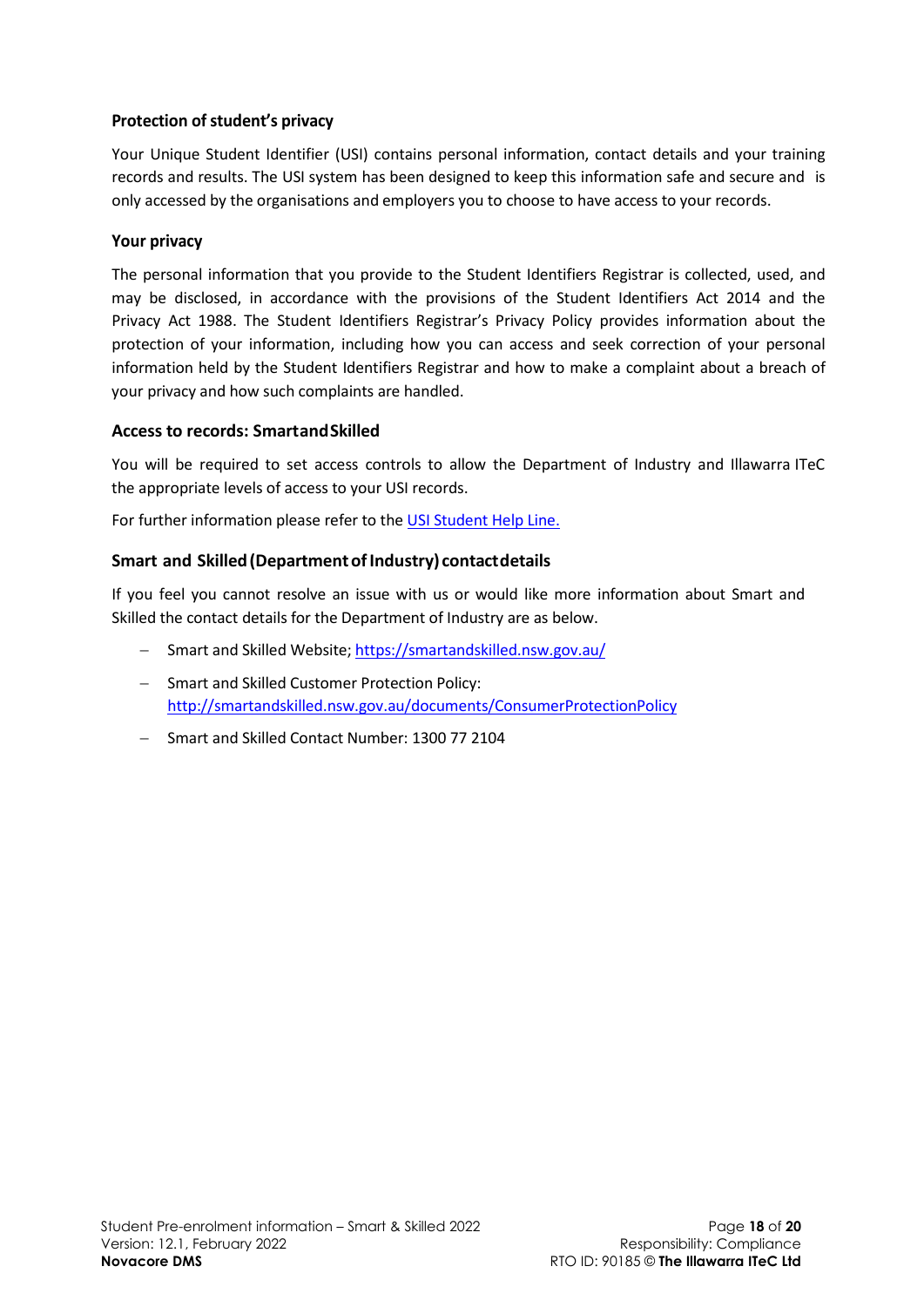#### <span id="page-17-0"></span>**Introduction**

The purpose of the Disability supplement is to provide additional information to assist with answering the disability question.

## **If you indicated the presence of a disability, impairment or long-term condition, please select the area(s) in the following list:**

Disability in this context does not include short-term disabling health conditions such as a fractured leg, influenza, or corrected physical conditions such as impaired vision managed by wearing glasses or lenses.

## '11 — Hearing/deaf'

Hearing impairment is used to refer to a person who has an acquired mild, moderate, severe or profound hearing loss after learning to speak, communicates orally and maximises residual hearing with the assistance of amplification. A person who is deaf has a severe or profound hearing loss from, at, or near birth and mainly relies upon vision to communicate, whether through lip reading, gestures, cued speech, finger spelling and/or sign language.

#### '12 — Physical'

A physical disability affects the mobility or dexterity of a person and may include a total or partial loss of a part of the body. A physical disability may have existed since birth or may be the result of an accident, illness, or injury suffered later in life; for example, amputation, arthritis, cerebral palsy, multiple sclerosis, muscular dystrophy, paraplegia, quadriplegia or post-polio syndrome.

#### '13 — Intellectual'

In general, the term 'intellectual disability' is used to refer to low general intellectual functioning and difficulties in adaptive behaviour, both of which conditions were manifested before the person reached the age of 18. It may result from infection before or after birth, trauma during birth, or illness.

#### '14 — Learning'

A general term that refers to a heterogeneous group of disorders manifested by significant difficulties in the acquisition and use of listening, speaking, reading, writing, reasoning, or mathematical abilities. These disorders are intrinsic to the individual, presumed to be due to central nervous system dysfunction, and may occur across the life span. Problems in self-regulatory behaviours, social perception, and social interaction may exist with learning disabilities but do not by themselves constitute a learning disability.

#### '15 — Mental illness'

Mental illness refers to a cluster of psychological and physiological symptoms that cause a person suffering or distress and which represent a departure from a person's usual pattern and level of functioning.

## '16 — Acquired brain impairment'

Acquired brain impairment is injury to the brain that results in deterioration in cognitive, physical, emotional or independent functioning. Acquired brain impairment can occur as a result of trauma, hypoxia, infection, tumour, accidents, violence, substance abuse, degenerative neurological diseases or stroke. These impairments may be either temporary or permanent and cause partial or total disability or psychosocial maladjustment.